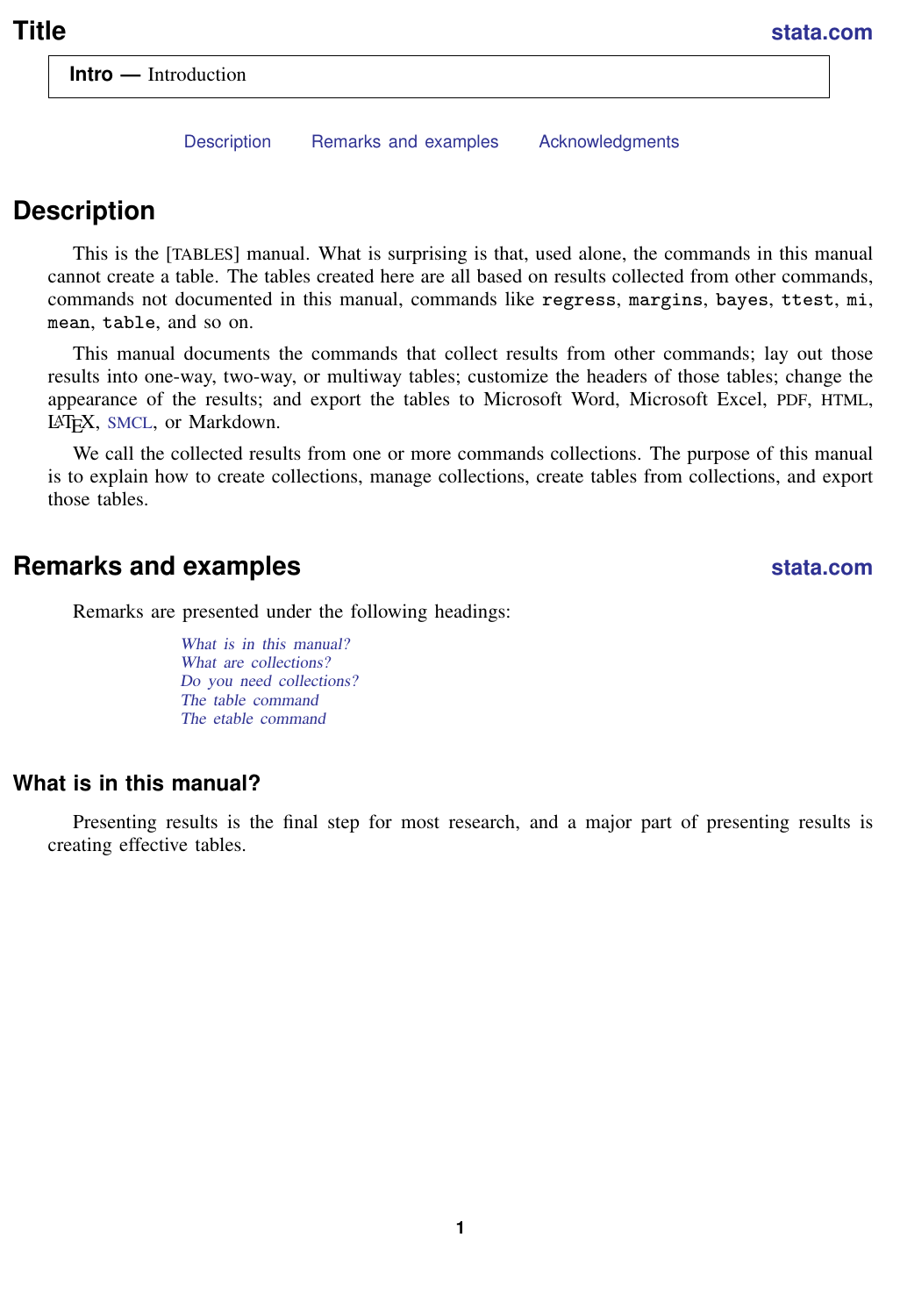Here are some tables created with the collection system:

```
. use https://www.stata-press.com/data/r17/nhanes2l
. table . . .
. . .
. . .
. . .
. collect layout . . .
. collect preview
```

|                        | Male  |        | Female |        |  |  |  |  |
|------------------------|-------|--------|--------|--------|--|--|--|--|
| Diabetes status        |       |        |        |        |  |  |  |  |
| Not diabetic           | 4698  | 95.6%  | 5152   | 94.8%  |  |  |  |  |
| Diabetic               | 217   | 4.4%   | 282    | 5.2%   |  |  |  |  |
| Age, mean (sd)         | 47.4  | (17.2) | 47.7   | (17.3) |  |  |  |  |
| BMI, mean (sd)         | 25.5  | (4.0)  | 25.6   | (5.6)  |  |  |  |  |
| Health status          |       |        |        |        |  |  |  |  |
| Excellent              | 1252  | 25.5%  | 1155   | 21.3%  |  |  |  |  |
| Very good              | 1213  | 24.7%  | 1378   | 25.4%  |  |  |  |  |
| Good                   | 1340  | 27.3%  | 1598   | 29.5%  |  |  |  |  |
| Fair                   | 722   | 14.7%  | 948    | 17.5%  |  |  |  |  |
| Poor                   | 382   | 7.8%   | 347    | 6.4%   |  |  |  |  |
| Systolic BP, mean (sd) | 132.9 | (21.0) | 129.1  | (25.1) |  |  |  |  |

. use https://www.stata-press.com/data/r17/nhanes2l

. collect: . . .

. . .

. . . . . .

. collect layout . . .

. collect preview

|             | NΕ     | МW     | Region<br>S | W      | A11    |
|-------------|--------|--------|-------------|--------|--------|
| Age (years) |        |        |             |        |        |
| Odds ratio  | 1.07   | 1.06   | 1.06        | 1.06   | 1.06   |
| SE          | (0.01) | (0.01) | (0.01)      | (0.01) | (0.00) |
| Weight (kg) |        |        |             |        |        |
| Odds ratio  | 1.03   | 1.03   | 1.02        | 1.02   | 1.03   |
| SE          | (0.01) | (0.01) | (0.01)      | (0.01) | (0.00) |
| Female      |        |        |             |        |        |
| Odds ratio  | 1.93   | 1.41   | 1.48        | 1.25   | 1.48   |
| SE          | (0.44) | (0.27) | (0.26)      | (0.25) | (0.15) |
| Intercept   |        |        |             |        |        |
| Odds ratio  | 0.00   | 0.00   | 0.00        | 0.00   | 0.00   |
| SE          | (0.00) | (0.00) | (0.00)      | (0.00) | (0.00) |
|             |        |        |             |        |        |

This manual is a little bit about the collect: prefix. It is a lot about the

. . . . . . . . .

you saw above in the command listings.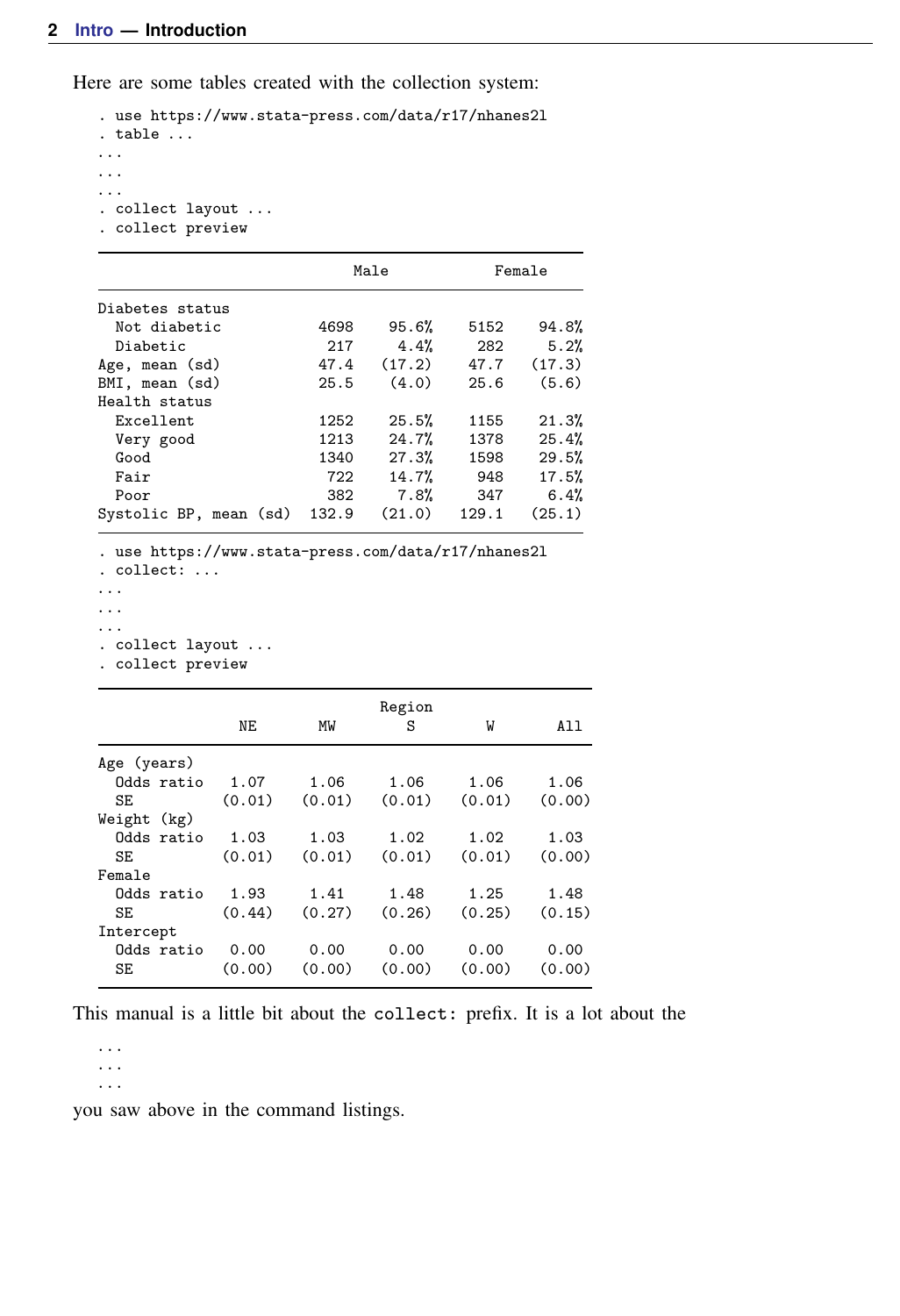#### <span id="page-2-0"></span>**What are collections?**

Collections are the collected results from one or more commands. They contain every result stored by the commands. They also contain labels for everything in the collection. Some labels are system default labels such as "Coefficient" for regression coefficients or  $\chi^2$  for chi-squared statistics. Some labels come from you and your dataset. If the collected commands reference variables, such as regression coefficients, the variables will be labeled with the [variable labels](https://www.stata.com/manuals/dlabel.pdf#dlabel) from the dataset. If the collected commands use categorical variables that are [value labeled](https://www.stata.com/manuals/dlabel.pdf#dlabel), those labels become part of the collection.

Collections also contain [styles.](https://www.stata.com/manuals/tablespredefinedstyles.pdf#tablesPredefinedstyles) Styles determine how everything looks on the tables you create. Styles determine how row and column headers are composed. Styles determine what numeric format is used. Styles determine whether text is bolded, italicized, colored, etc. When you create a collection, it will have the default system styles unless you specified that it start from a set of styles you previously saved.

You have great control over which values or labels are affected by styles. You can choose an overall numeric format for all values or a custom numeric format for coefficients, their standard errors, and their confidence intervals. All of this while using a different format for their  $z$  statistics and a yet different format for their p-values. And the control can be even finer still. You can choose to have all coefficient statistics for the variable weight highlighted by giving their cells a light-blue background.

You can modify anything in a collection. You can modify any label. You can modify any style.

You cannot modify values. Those were produced by your commands, and they are sacrosanct. You can modify anything that identifies, labels, formats, or presents those values.

You reference everything stored in a collection using [tags.](https://www.stata.com/manuals/tablesglossary.pdf#tablesGlossarytags) Those tags are created automatically for you when you collect results. You can also specify additional tags while collecting, and you can even remap tags in a collection. Tags are organized into groupings called dimensions; this organization makes it easier to specify what you want on the rows and columns of your tables.

#### <span id="page-2-1"></span>**Do you need collections?**

There are three primary reasons you may need collections.

- 1. You want to create a table showing the results from more than one command.
- 2. You want to customize how a table looks—layout, headers, numeric formats, bolding, italics, colors, etc.
- <span id="page-2-2"></span>3. You want to present your results in Microsoft Word, Microsoft Excel, PDF, HTML, LATEX, [SMCL,](https://www.stata.com/manuals/psmcl.pdf#psmcl) or Markdown.

Other commands in Stata are built for creating specific kinds of tables from data. Conversely, collections do not create results from data. They give you a framework to format the results you have collected from other commands.

Collecting results is easy; simply prefix almost any command with collect:, or type collect get after the command has run. You have created a collection. Every time you type collect: or collect get again, you are adding to a collection.